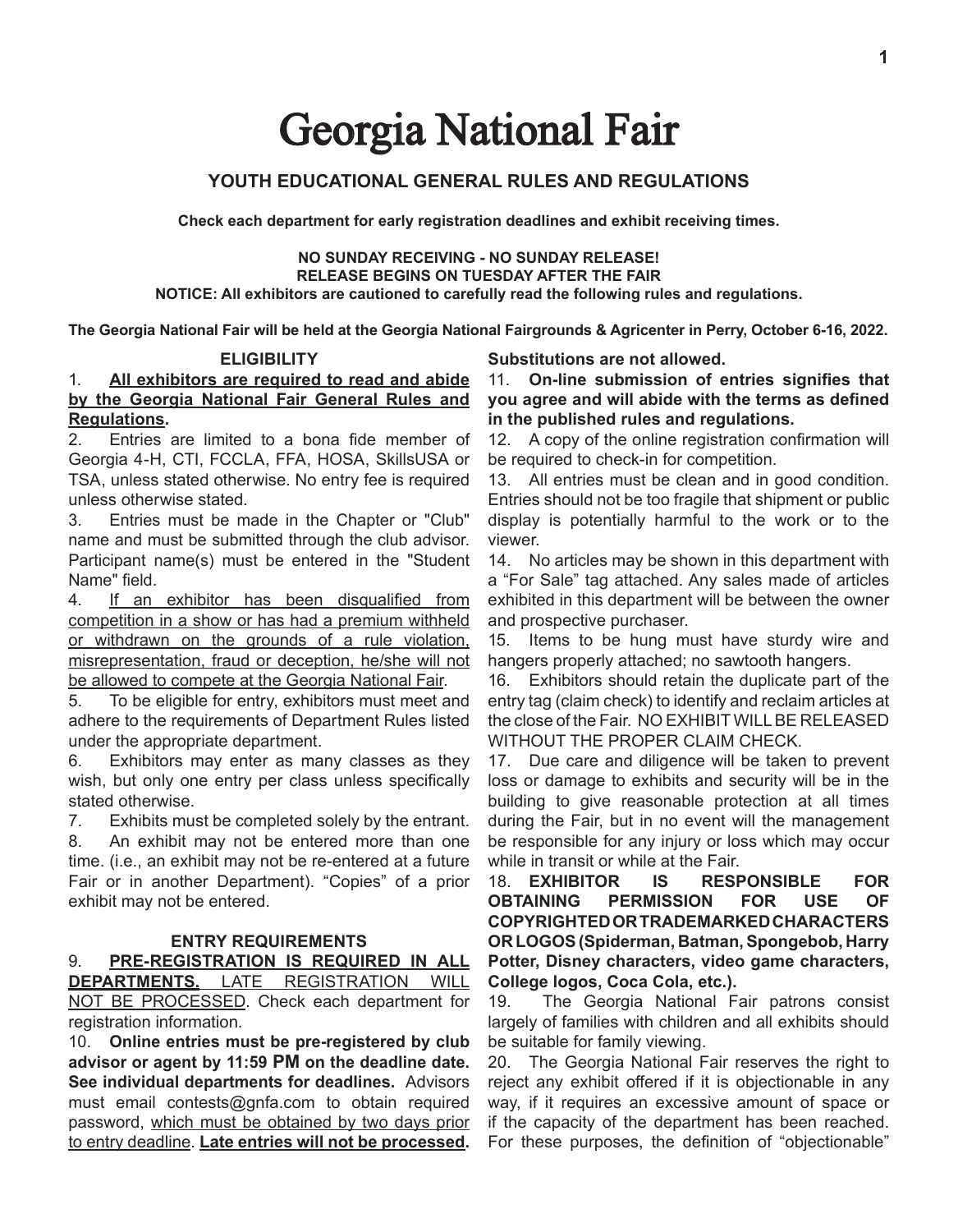includes, but is not limited to: representations of nudity, graphic violence, profanity, or any depictions of a sexually explicit nature. Decisions of the Georgia National Fair will be final.

21. **ARTICLES MAILED OR SHIPPED** should be addressed to the Miller-Murphy-Howard Building, Georgia National Fair, 401 Larry Walker Parkway, Perry, GA 31069. A packing slip **must** be included that lists all of the entries and entries must be labeled. Articles must be shipped to arrive the week before stated receiving date in each department. Shipping costs must be prepaid and return postage/shipping costs and an address label must be included. **Exhibits for which sufficient shipping charges have not been paid or provided will not be returned.** Shipped entries must be securely packed in REUSABLE PACKAGES. Masking tape may be used to protect glass from breakage in transit.

22. **A teacher/advisor/agent must be present for delivery and pickup of exhibits.**

23. **HAND DELIVERY BEFORE FAIR OPENS:** Enter the WEST GATE (facing the Interstate) and proceed to the designated exhibit entry area.

24. **HAND DELIVERY FOR CONTESTS DURING THE FAIR:** See individual departments for instructions.

25. **CANCELLATIONS**: **Please!! If you see that your chapter will not use the space you have reserved by preregistration, email contests@gnfa.com . Exhibit spaces are difficult to deal with when left empty at Fair time. Thanks for your cooperation.**

26. Entries will be on display for the duration of the Fair. **Early removal of exhibits will result in forfeiture of prizes and disqualification from future shows.** 

27. **ALL EXHIBITS WILL BE RELEASED TUESDAY, OCTOBER 19, 12 PM - 8 PM, WEDNESDAY, OCTOBER 20, 10 AM - 4 PM AND SATURDAY, OCTOBER 23, 10 AM - 3 PM. THERE WILL BE NO EARLY RELEASE OF EXHIBITS. No items will be released without exhibitor claim tags.**

28. Teacher/advisor/agent must check in with fair staff for pickup of exhibits. A Fair employee will work with one teacher/advisor/agent at a time in releasing the entries. Teacher/advisor/agent must sign for release of exhibits. No items will be released without exhibitor claim tags. **Entries not properly checked out will forfeit any prize premiums.**

## 29. **There will be no after hours pickup.**

30. Articles submitted by mail will be returned to the sender October 25-28. If proper postage or shipping fees have not been provided, articles **will not** be returned.

31. The Georgia National Fair will dispose of any

articles not picked up by 3 p.m. on Oct. 22, 2022.

## **JUDGES AND JUDGING PROCEDURE**

32. Every effort will be made to obtain qualified, impartial judges in every area.

33. No one will be allowed to act as judge in a class in which he/she exhibits or in which he/she may hold an interest.

34. **Judging will not be delayed for late entries.**  Any exhibit not presented promptly at the scheduled time is barred from competition in the class. Protests that the judges overlooked exhibits will not be considered.

35. Should any article be entered in the wrong class and the error discovered before the judging, the superintendent may make proper correction in the entry.

36. Where there is competition, all prizes may be awarded as long as there are worthy entries. Where articles are not worthy of first prize, judges may, at their discretion, award a prize or prizes of such a grade as the article deserves. Any article not up to standard in the class in which it is entered may be ruled out by the judge(s).

37. Articles without competition will be judged on their own merit and will be placed first, second, third, etc., or no award, as the judges see fit.

38. In case of a tie between Superior Chapter Champions, where offered, prize money may be split.

39. The decisions of the judges shall be final in all classes and no appeal will be considered except in cases of written protest.

40. If any exhibitor or his/her representative interferes in any way with the judges or shows disrespect to them, or to the show, the management may withhold from such exhibitor any premium monies that may have been awarded, or take any other steps deemed desirable.

41. **Limitations of staff and time prohibit the release of judging results on the telephone or via e-mail. Please do not call or e-mail to request results. Results will be posted on the website after the Fair is over.**

## **PROTESTS**

42. Protests against any award(s) and/or eligibility must be made in writing to the Georgia Agricultural ExpositionAuthority and be accompanied by an affidavit and a deposit of \$50.00 within 24 hours following the designation of such award.

43. In cases where fraud, misrepresentation, error or collusion is discovered after awards have been given,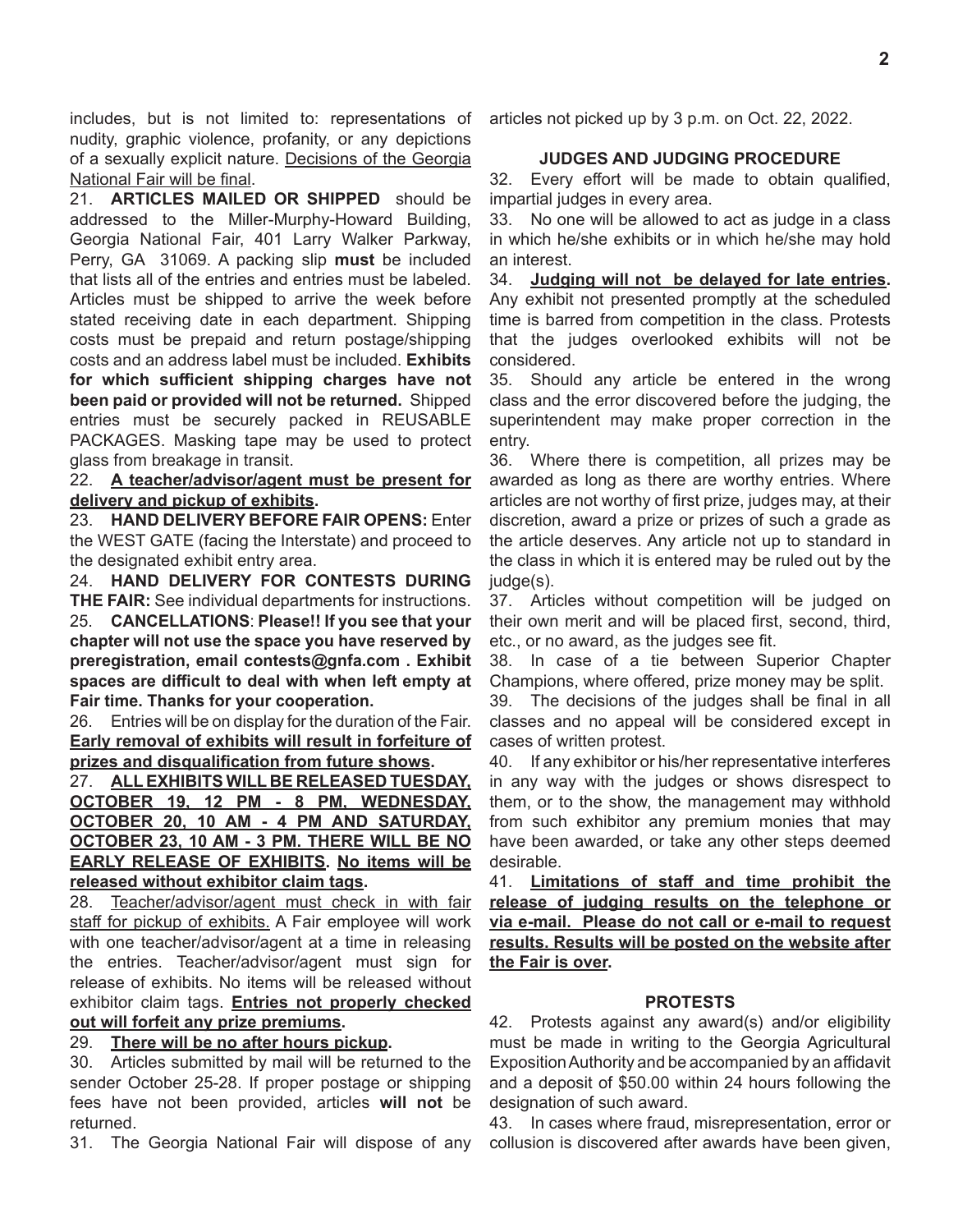the Georgia National Fair management or such referee as may be appointed (the Advisory Committee), may make a decision regarding final placement.

44. The Superintendent shall notify the exhibitor of the protested article in question, and both parties shall then have 10 days in which to bring testimony in the case to be submitted to the Advisory Committee. The protested award will be held in abeyance until the final action of the Advisory Committee from whose decision there will be no appeal.

45. In case the protest shall not be sustained, the deposit shall be forfeited to the Georgia National Fair.

46. No other protest will be considered

#### **PREMIUMS**

47. All premium money will be paid from the judges' record sheets and not from ribbons that may be attached to the exhibits.

48. Premium checks will be mailed to the school within six weeks after the Fair is over. **NOTE: Due to increased administrative costs, for chapters/clubs that earn less than \$20 in cumulative premiums, the exhibitors who place will receive ribbons, but will not be issued a check.**

49. **Please notify the Fair if you have not received your premium check by December 31, 2022. In the event that a premium check is lost in the mail, request must be made by January 15, 2023 to have the premium check reissued.** 

50. All premium checks issued by the Georgia National Fair are valid until 90 days after the check issue date. Checks not cashed by that time will not be reissued.

51. Champion and Reserve Champion status may ONLY be awarded for divisions where they are listed.

#### **ADMINISTRATION OF RULES AND REGULATIONS**

52. The Georgia National Fair Reserves to the Georgia Agricultural Exposition Authority the final and absolute right to interpret these rules and regulations and to arbitrarily settle and determine all matters, questions and differences in regard thereto, or otherwise arising out of or connected with or incident to the Fair, and the right to amend or add to these rules as its judgement may determine.

53. An exhibitor who violates any of the stated rules will forfeit all privileges and premiums and be subject to such penalty as the Georgia Agricultural Exposition Authority may order.

54. Department rules or special conditions are published in each department where necessary. Any conflict between the special rules of any department and the general rules and regulations, will be governed by the special rules.

#### **STATEMENT OF LIABILITY**

55. All exhibits will be under the direction of the Georgia Agricultural Exposition Authority, but the Georgia Agricultural Exposition Authority will in no case be responsible for any loss or damage that may occur. Each exhibitor will be solely responsible for any consequential or other loss, injury or damage done to, or occasioned by, or arising from any article exhibited by him/her and shall indemnify the Georgia Agricultural Exposition Authority against all legal or other proceedings in regard thereto, as well as damage or injury to any other person or property caused by the exhibitor.

56. The Fair reserves the right to remove from the grounds any exhibit that may be falsely entered or may be deemed unsuitable or objectionable, without assigning reason therefore.

#### **ADMISSION**

57. Most exhibits are delivered to the Fairgrounds prior to the opening of the Fair. No tickets are required at this time. Enter the WEST GATE (facing the Interstate) and proceed to the designated exhibit entry area.

58. **Except for live contests, an entry in a competition does not gain exhibitor free entry into the Fair**.

59. For live contests, participants must bring a copy of their online registration confirmation for free entry into the Fair.

#### **OTHER RULES AND REGULATIONS**

60. Individuals competing in the Georgia Living Programs agree to have their photo taken which may subsequently be used for promotional purposes in publications and social media.

61. Submission of entries grants permission for the Georgia National Fair to use images of those entries for promotional purposes.

62. Dogs will not be allowed on the Fairgrounds, except guide dogs.

63. No demonstrators, trophies, decorations, portals, fountains, signs, banners, advertising matter or exhibits of any kind or character will be allowed in the aisles or public passageways or attached to the buildings' walls, posts or doors.

64. Use of roller blades, roller skates, scooters, or other unauthorized forms of transportation is prohibited on the Fairgrounds at all times.

## **Questions? Contact: contests@gnfa.com**